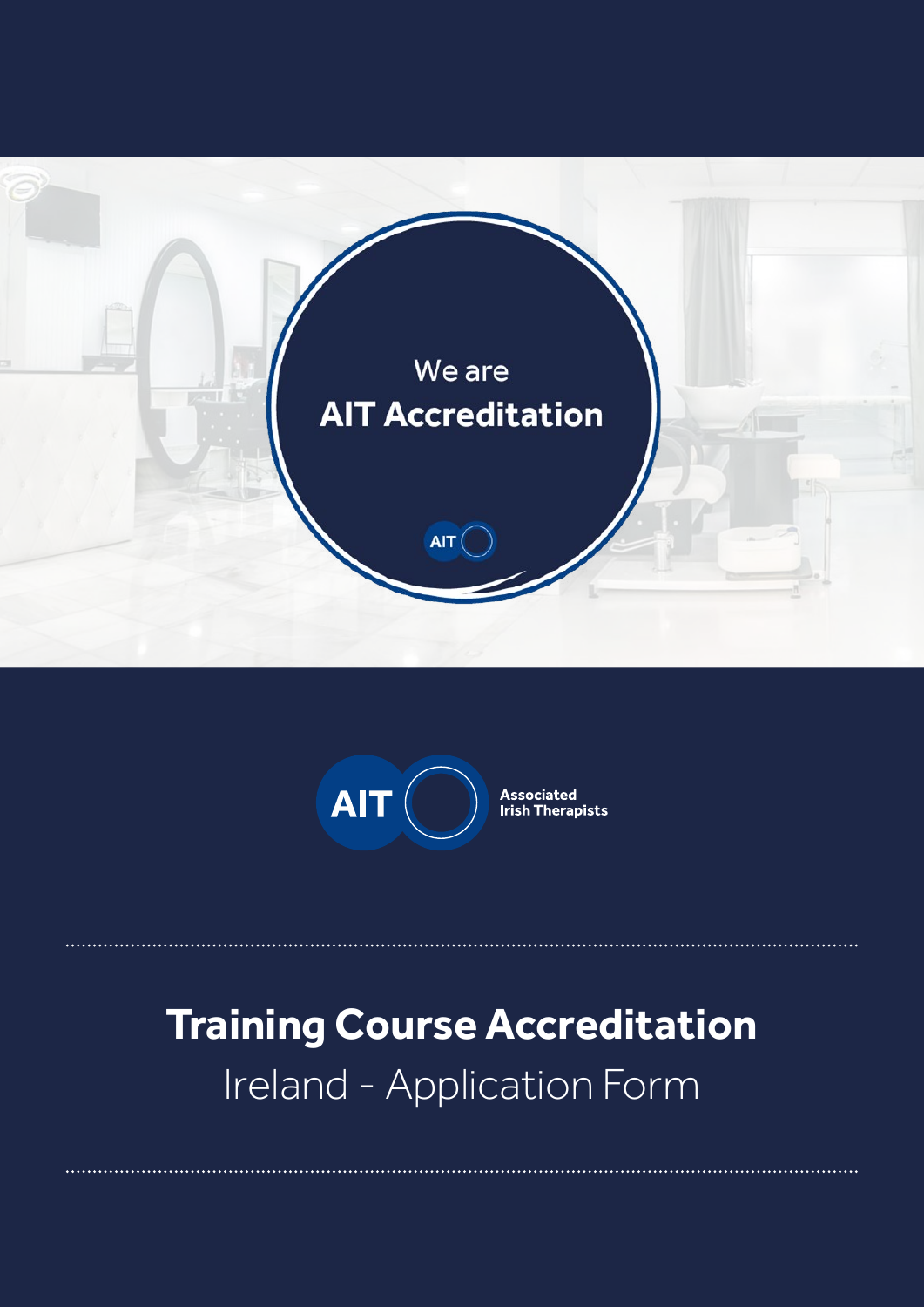**AIT accreditation is a simple, low cost and extremely efficient way to step out of the crowd and show your potential clients that you are approved, endorsed and eligible to offer AIT membership and insurance packages to them.**

AIT is the only membership provider to offer a one off fee – no hidden charges, no annual renewals or price per certificate issue costs.

The above pricing is for the initial application. Once the initial accreditation application has passed, additional courses are charged at €50 per course.

#### **Associated Irish Therapists (AIT)**

The UK & Ireland's largest Beauty Membership and Insurance provider who currently represent:

- **• 18,000 Business Owners, therapists, nail technicians, holistic practitioners and hair stylists / barbers.**
- **• 600 Brands, training providers and suppliers**
- **• 146,000 potential clients via website views and page counts per month**

AIT is also part of the UK & Ireland's leading publisher, Exhibition Management brand and its Irish counterpart – Beauty UK, Scottish Beauty, Irish Beauty Show, Guild News and AIT Ireland.

Scratch Magazine, along with Olympia Beauty endorse and support our marketing activities and every member – unique to this market place has the availability of tapping into all of the above brands potential client databases.

When accrediting your course, qualifications or post graduate support training with AIT you will enter into a relationship with the UK & Ireland's largest Beauty Membership and Insurance provider who currently represent 18,000 members.

Having your course Accredited is crucial to give your course the seal of approval and recognition it deserves.

Our dedicated accreditation department will help, support and guide you through the process of gaining accreditation with us personally or you can see the forms, criteria and pricing right here on our simple and user friendly site.

\*The above pricing is for the initial application. Once the initial accreditation application has passed, any additional courses added are charged at €50 per course. If you are insured with AIT,<br>there are NO renewal or ann to AIT accreditation at any time.

Whilst in many cases we store manuals. lesson plans, certificates and other supplementary information within our secure portal system this is not always the case for storage size relevance.<br>In some cases, we transpose the €400. This does not in anyway impact the right of access that is commonly known as making a subject access request or SAR.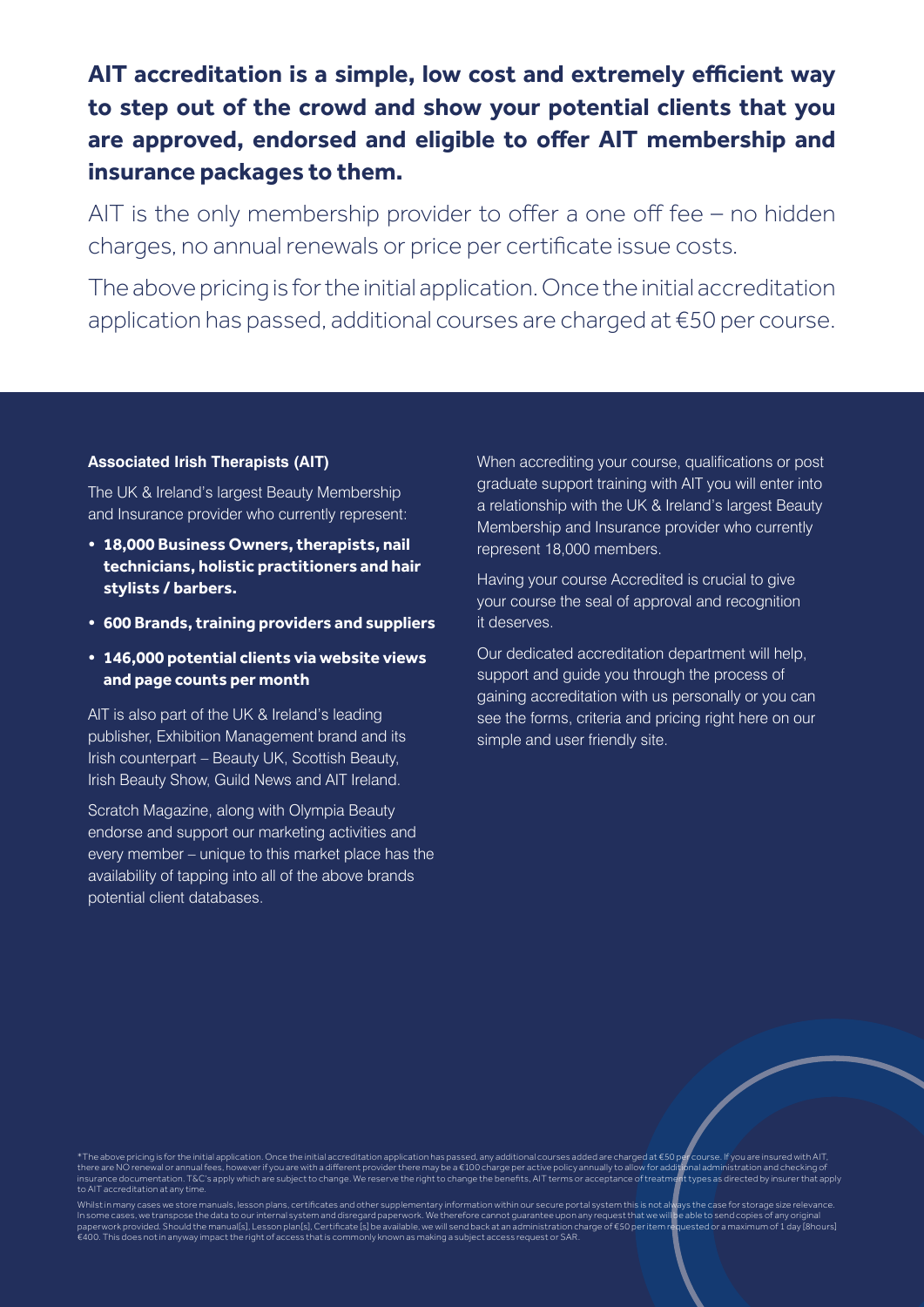# Benefits of AIT Accreditation



#### **One off fee\***

AIT is the only membership and Insurance provider to offer a one off accreditation fee – no hidden charges, no annual renewal costs and no price per certificate issued to students

#### **Accreditation pack**



Once all documentation has been received and we are happy to move forward with your application, you will receive our accreditation pack which includes a certification of your accreditation with AIT.



### **10% Off Any AIT Package for Your Students**

As an Accredited Trainer, you will receive a unique discount code to give to your students that is personalised to your business. This code allows your students to receive 10% off any of our individual membership and insurance packages.



### **Use of the AIT accreditation logo**

Once accredited you can use the AIT accredited logo to market yourself as an accredited trainer. Or if you have your online courses accredited with AIT then you will also be able to use our AIT Online Accredited logo as well



**Free Promotion on aitireland.com**

Confirm and appear on our searchable 'Find the Nearest Accredited Company' map.

#### **Free Promotion in our Bi-Weekly Newsletters**

Get free PR promotion in our regular newsletters to over 18,000 AIT members.



#### **Entry to Trade Shows**

Entry to industry leading Trade Events being held across Ireland and the UK



#### **Support & Guidance**

Support and guidance when adding new courses or converting existing courses in to an online accreditation application.



#### **Free Student Presentation**

Free presentation on the importance of insurance from an AIT Student ambassador.



#### **20% Off Banner Advertising**

20% off banners and buttons on irishbeauty.ie

#### **Personalised Accreditation Portal**

Your very own personalised accreditation portal where you can climb from blue to beyond and earn points and rewards. Where you can check your own insurance policy and documentation plus receive relevant announcements and discounts.



#### **PR and Editorial Support**

PR and Editorial Support with writing and providing your latest news for our membership website, irishbeauty.ie



### **Video, Interview and Editing Support**



Access to our in-house Design, Videographer and Marketing Team.

#### **Guaranteed Insurance for your students**

Add immediate credibility to your courses giving your potential students confidence that the courses you are offering are approved, validated and insurable at the UK's leading membership and insurance provider.



**10% Off Adverts in Scratch Magazine**

10% off advertising in Scratch magazine, to promote your online courses to a wider audience.



#### **Access to Insurance Talks**

Access to Insurance Talks about key topics on trend.



#### **5% Off Stands at Olympia Beauty**

Wanting to Exhibit at a leading trade show with in London, this could be your chance with 5% off stands at Olympia Beauty Show (held at Olympia London).



#### **Invitation to AIT Events**

An invitation to AIT Events with specialised areas, drinks receptions, key opportunities to meet important industry figures, with interactive experiences to benefit your business as well as our onsite team to answer your questions and queries. Keep an eye out for your invite.

\*The above pricing is for the initial application. Once the initial accreditation application has passed, additional courses are charged at €50 per course. If you are insured with AIT,<br>there are no renewal or annual fees, documentation. T&C's apply which are subject to change. We reserve the right to change the benefits, AIT terms or acceptance of treatment types as directed by insurer that apply to AIT accreditation at any time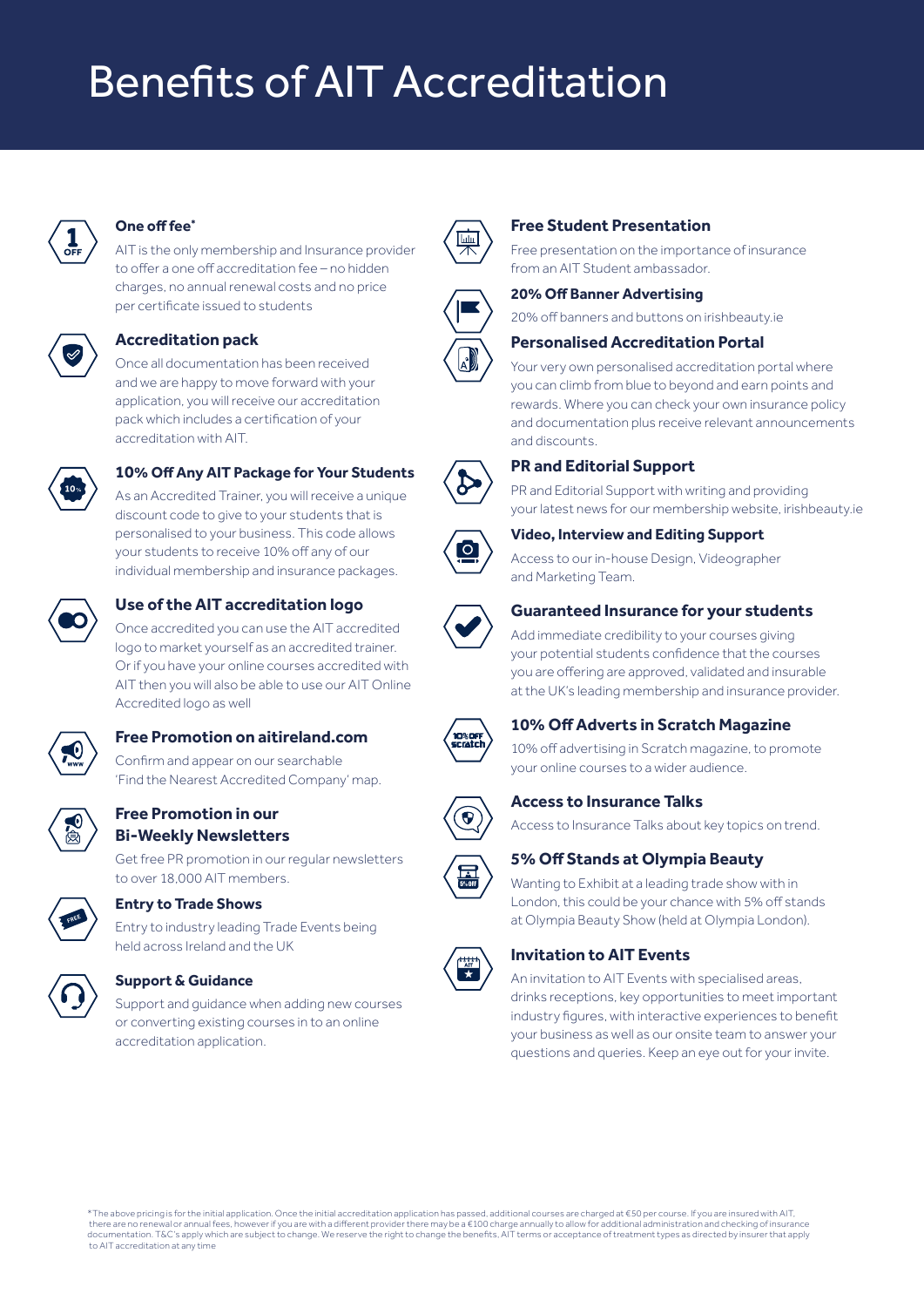**If you are running private courses in either beauty or holistic treatments that are not recognised by an education board we must have received a completed pack to ensure a smooth and simple process for your clients and our future members.**

We are only able to insure members to practise treatments that they have been taught under courses that are offered under the NVQ, SVQ, or any National / International qualification or courses that have passed our accreditation process.

#### **We have kept it as simple as possible to apply for accreditation, all you need to do is:**

- 1. Complete the enclosed Form A Contact and School Details
- 2. Complete the enclosed Form B Tutor Details
- 3. Complete the enclosed Form C Course Details
- 4. Return to us copies of your lesson plans and teaching manuals for each course
- 5. Return to us copies of the certificates you will be issuing for our records
- 6. Return all the aforementioned documents to AIT Insurance, including the appropriate fees (see below)

Upon satisfactory receipt and acceptance of the above information you will become AIT approved and your clients will be eligible for our membership and insurance packages.

#### **Accreditation Definition:**

In order for a training provider and their courses to be accredited by a professional body or association, the course and the provider must pass strict criteria. It is important to remember that AIT accreditation is not a national framework or a recognised qualification; each body will have their own criteria.

The main criteria that accreditors [AIT] will consider are:

- **• Is the company delivering an insurable course?**
- **• Is the content suitable and do the course hours meet the industry standard?**
- **• Is the trainer insured?**
- **• Is the training being delivered by a teacher qualified to Pttls or AET standard?**

To be accredited by AIT, the answer to all these questions at time of application must be 'yes'.

#### **Pricing Structure**

- Up to 3 courses .................................... €220
- Up to 10 courses .................................. €320
- Up to 15 courses .................................. €510
- Up to 20 courses .................................. €640
- Over 20 courses................................... €760
- Additional courses after accreditation passed

#### €50 per course

(These prices are for face to faces courses. Online courses are charged separately)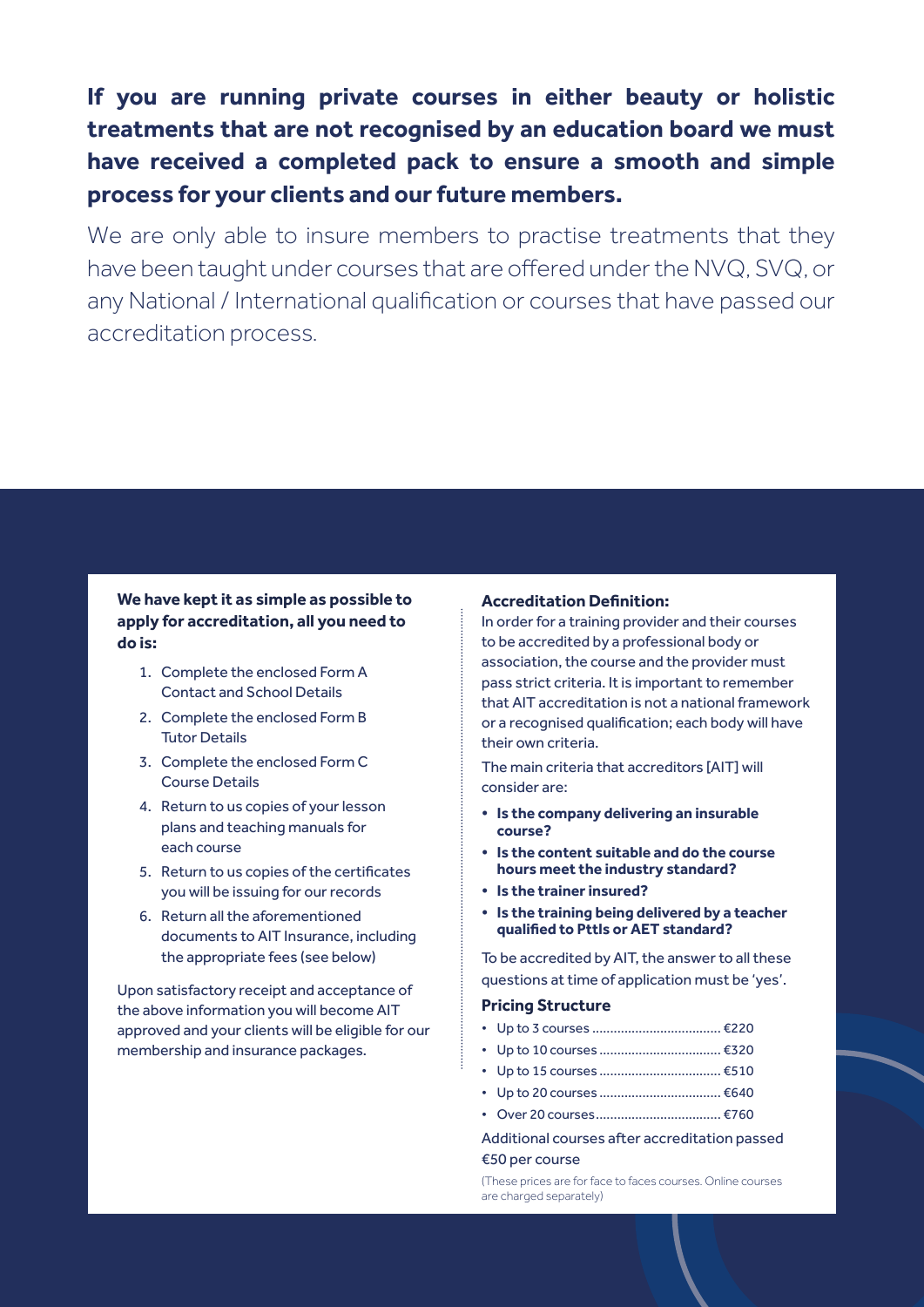## **Form A:** Contact & School Details

| School/Collage Name                                 |          |  |  |  |  |
|-----------------------------------------------------|----------|--|--|--|--|
| <b>Address</b>                                      |          |  |  |  |  |
|                                                     |          |  |  |  |  |
|                                                     | Postcode |  |  |  |  |
| <b>Contact Name</b>                                 |          |  |  |  |  |
| Telephone                                           |          |  |  |  |  |
| Email                                               | Website  |  |  |  |  |
| <b>Principal Trainer Name</b>                       |          |  |  |  |  |
| <b>Trainer 2</b>                                    |          |  |  |  |  |
| <b>Trainer 3</b>                                    |          |  |  |  |  |
| <b>Trainer 4</b>                                    |          |  |  |  |  |
| <b>Trainer 5</b>                                    |          |  |  |  |  |
| Please briefly describe your training establishment |          |  |  |  |  |
|                                                     |          |  |  |  |  |
|                                                     |          |  |  |  |  |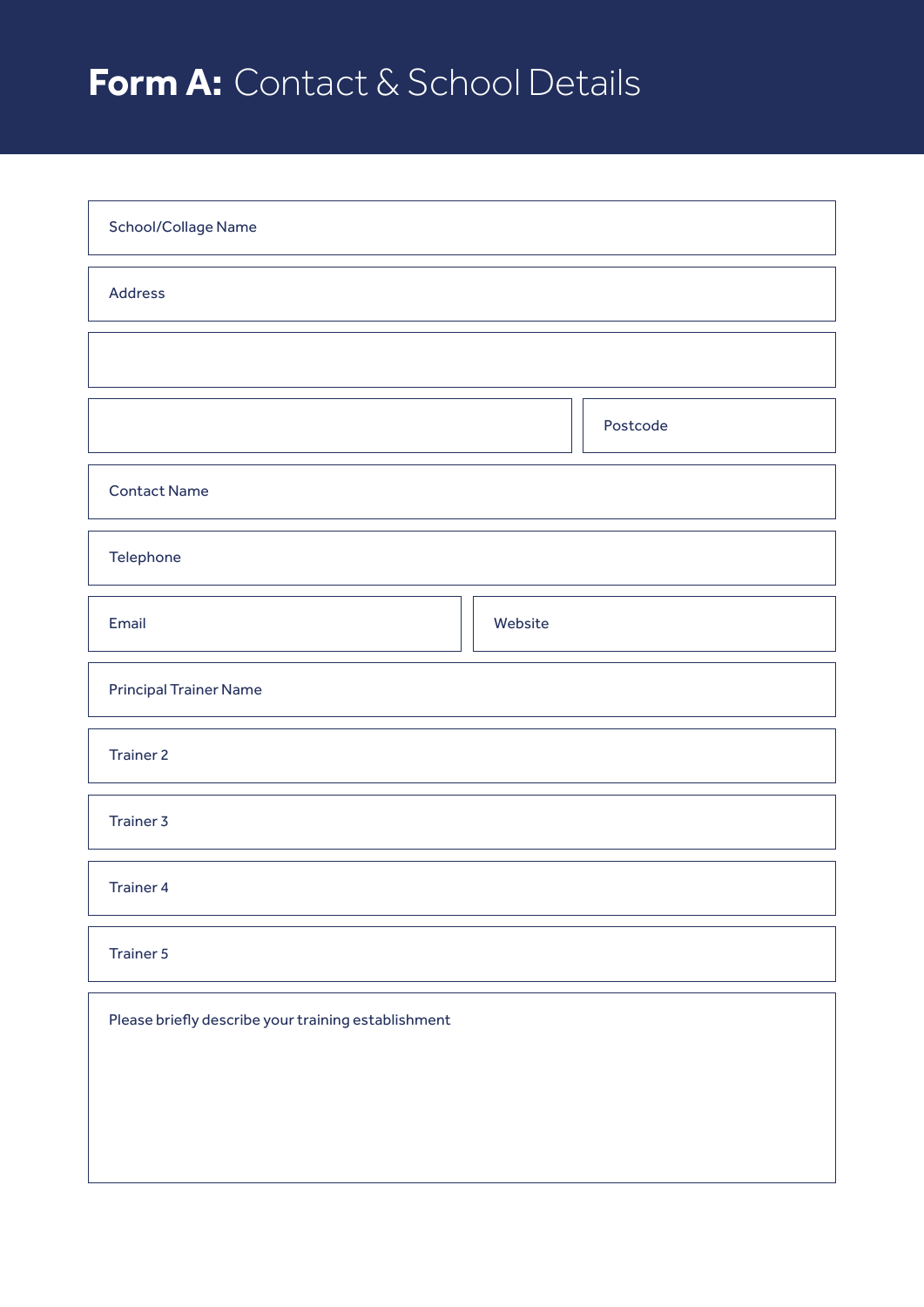## **Form B&C:** Tutor Details & Course Details

### **Form B:** Tutor Details

#### Please ensure to enclose with this form the certificates and tutor CV

| <b>Tutor Name</b> | <b>Beauty Qualifications</b> | <b>Teaching Qualifications</b> | CV Copy<br>Attached | Certificate<br>Copies<br>Attached | Are you<br>insured? |
|-------------------|------------------------------|--------------------------------|---------------------|-----------------------------------|---------------------|
|                   |                              |                                |                     |                                   |                     |
|                   |                              |                                |                     |                                   |                     |
|                   |                              |                                |                     |                                   |                     |
|                   |                              |                                |                     |                                   |                     |

### **Form C:** Course Details

**Along with this document please provide complete course material/lesson plans to hold on record.** If the details of the course change please notify us immediately. Your records must be kept up to date.

| <b>Course Name</b> | Max.<br>Attendees | Theory<br>Hours | Practical<br>Hours | Total<br>Days | Total<br>Case<br>Studies | Course Pre-requisite | Sample<br>Cert.<br>Attached |
|--------------------|-------------------|-----------------|--------------------|---------------|--------------------------|----------------------|-----------------------------|
|                    |                   |                 |                    |               |                          |                      |                             |
|                    |                   |                 |                    |               |                          |                      |                             |
|                    |                   |                 |                    |               |                          |                      |                             |
|                    |                   |                 |                    |               |                          |                      |                             |
|                    |                   |                 |                    |               |                          |                      |                             |
|                    |                   |                 |                    |               |                          |                      |                             |
|                    |                   |                 |                    |               |                          |                      |                             |
|                    |                   |                 |                    |               |                          |                      |                             |
|                    |                   |                 |                    |               |                          |                      |                             |
|                    |                   |                 |                    |               |                          |                      |                             |

**I would also like to apply for Accreditation for Online Courses**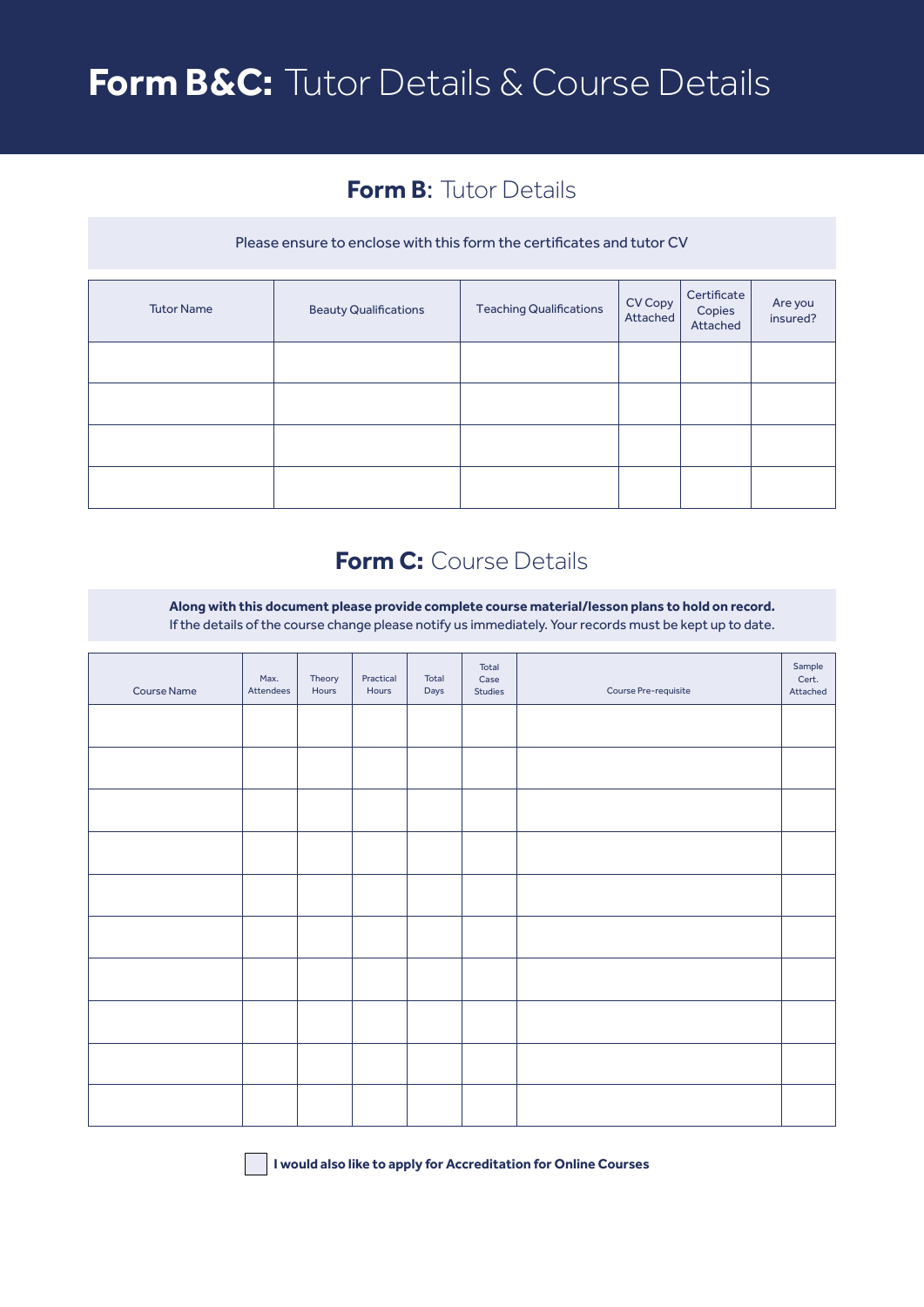## **Terms & Conditions**

#### **Associated Irish Therapists Ltd**

The Courtyard, Wixford Park, George's Elm Lane, Bidford-on-Avon, Alcester, Warwickshire, B50 4JS. UK.

Tel: +44 (0) 1789 773434

Free: 1800 625180

Email: info@aitireland.com

Registered in the UK: 06135223

Associated Irish Therapists Ltd by Balens Europe BV - UK Branch, company number FC037665, UK Establishment number BR022756. UK Branch address Bridge House, Portland Road, Malvern, WR14 2TA.

#### **Accepting our Terms of Business**

This document sets out our commitment to you as our client and outlines the principles we follow in doing business with you.

We (AIT) are a membership organisation and act as a specialist provider in non-investment insurance contracts for commercial clients. Our permitted business is advising, arranging, dealing as agent and assisting in the administration and performance of general insurance contracts.

Accreditation is not an insurance product and falls outside of the scope of day to day activities.

#### **Accreditation Definition:**

In order for a training provider and their courses to be accredited by a professional body or association, the course and the provider must pass strict criteria. It is important to remember that AIT accreditation is not a national framework or a recognised qualification; each body will have their own criteria.

The main criteria that accreditors [AIT] will consider are:

- Is the company delivering an insurable course?
- Is the content suitable and do the course hours meet the industry standard?
- Is the trainer insured?
- Is the training being delivered by a teacher qualified to Pttls or AET standard?

To be accredited by AIT, the answer to all these questions at time of application must be 'yes'.

#### **Accredited Company Overview: Short Course Accreditation**

AIT accreditation is a simple, low cost and extremely efficient way to step out of the crowd and show your potential clients that you are approved, endorsed and eligible to offer AIT membership and insurance packages to them. For a training provider and their courses to be accredited by AIT, the course and the provider must pass strict criteria. It is important to remember that AIT Accreditation is used for internal insurance purposes only and is not a national framework or a recognised qualification; each body or company will have their own criteria. When accrediting your course, qualifications or post graduate support training with AIT you will enter into a relationship with the UK's largest Beauty Membership and Insurance provider who currently represent over 1400 providers. AIT is also part of the UK's leading publisher, Exhibition Management brand and its Irish counterpart – Beauty UK, Scottish Beauty, Irish Beauty Show, Guild News and AIT Ireland. In our opinion, having your course Accredited is crucial to give your course the seal of approval and recognition it deserves

AIT Accreditation is not a guaranteed process. We also reserve the right to cancel, decline or refuse to accredit [any application] for a course and/or provider without explanation nor prejudice. AIT holds a registered trademark under No. UK00003589458 and will only permit accreditation and use of our brand under issued guidelines and will refuse use wherever deemed suitable to protect the integrity of the brand. AIT appreciates client's enthusiasm and aspiration towards its accredited status, however we always make sure AIT trademarks aren't wrongfully used to protect our membership community. If we feel our brand is being misused in any way – we will refuse an application and/or terminate an accreditation immediately. AIT require accredited companies to uphold the core values of AIT which are available upon request however revolve around: Standards | Ethics | Quality | Integrity and Client Care. Proven failure to uphold any of these standards will potentially mean removal of any accredited status.

Accreditation requires an active insurance policy [per tutor] against the college record in every situation. Should an Accredited company cease to have suitable insurance, the accredited status will be suspended immediately and automatically. Free activation is available for all AIT members with suitable insurance.\* Charges apply for alternate policies at €100 per year each to contribute to additional time and cost incurred.

#### **Dedicated Account Manager**

Once AIT receive your application you will be assigned a dedicated 'pre-verification' contact who will assist you with collating your application before submitting to our approvals team. Whilst most accreditations take 21 days to complete, some are much faster, and the team contact will keep you informed every step of the way. This exclusive service takes all the stress out of applying, so don't worry – we are here to help and if you don't believe us – check our Facebook reviews! Accreditation is only dealt with in writing, email and through our dedicated, innovative client portal.

#### **Payment for our Services**

The only fees that AIT charge for accreditation are membership fees. Accreditation is not an insurance product, nor is offered alongside such products. The current charge for accreditation is a single one-off fee starting at €220\* for up to 3 courses, €320\* for up to 10 courses. Please see pricing structure for further details of initial course application costs. [\*if successful or not with application] is non-refundable unless the course is classed as uninsurable [as a treatment] and in this case a refund will be due within the first 90 days.Whilst in many cases we store manuals, lesson plans, certificates and other supplementary information within our secure portal system this is not always the case for

All communications should be addressed to Associated Beauty Therapists Ltd. The Courtyard, Wixford Park, George's Elm Lane, Bidford-on-Avon, Alcester, Warwickshire, B50 4JS, telephone number +44 1789 773573. Associated Beauty Therapists Ltd is authorised and regulated by the Financial Conduct Authority and has FCA reference number 463052. Balens Ltd Registered Office: Bridge House Portland Road, Malvern, WR14 2TA. Tel: 01684 893006 Fax: 01684 891361. Registration Number: 4931050 Authorised and Regulated by the Financial Conduct Authority, Registration Number: 305787. Zurich Insurance plc is authorised by the Central Bank of Ireland and subject to limited regulation by the Financial Conduct Authority. Details about the extent of our regulation by the Financial Conduct Authority are available from us on request. These details can be checked on the FCA's Financial Services Register via their website www.fca.org.uk or by contacting them on 0800 111 6768. Our FCA Firm Reference Number is 203093.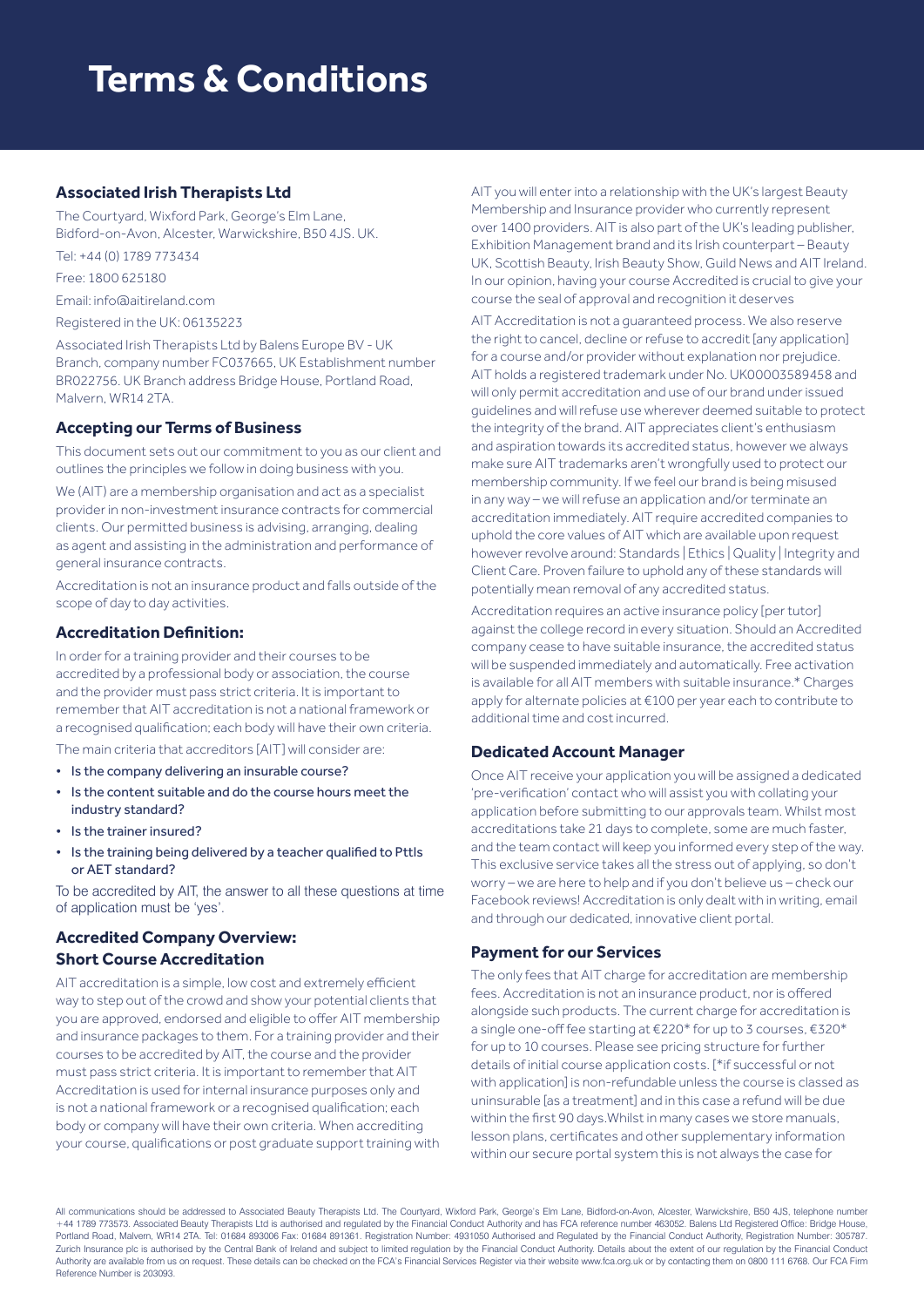## **Terms of Business** (AIT – Accredited Companies)

storage size relevance.In some cases, we transpose the data to our internal system and disregard paperwork. We therefore cannot guarantee upon any request that we will be able to send copies of any original paperwork provided. Should the manual[s], Lesson plan[s], Certificate[s] be available, we will send back at an administration charge of €50 per item requested or a maximum of 1 day [8hours] €400. This does not in anyway impact the right of access that is commonly known as making a subject access request or SAR.

The above pricing is for the initial application. Once the initial accreditation application has passed, additional courses are charged at €50 per course.

#### **Ending our Relationship**

Accreditation is an application process and charged at the beginning [application stage] of our relationship. Once applications have been received in part, full or pending further investigation the initial charge in full applies. The current charge is a one of fee of €220 for up to 3 courses or €320 for up to 10 courses, other costings available please see our pricing structure [\*additional charges apply per course thereafter of €50]

You may at any time terminate our authority to act on your behalf within 14 days of payment or as otherwise agreed without penalty. Notice of this termination must be given in writing and will take effect from the date of receipt.

In circumstances where we feel we cannot continue providing services to you, we will give you a minimum of 7 days notice. We reserve the right to remove accredited status, or availability of products without notice and in this case, no refunds of accreditation fees will be due.

Any courses added after your initial application/confirmation of accreditation are charged at €50 per course. This is regardless of unused courses or fees from initial application outside of a 30 day period.

There is an annual charge due of €100 per active insurance policy that is currently waved [to zero value] in all cases if annual information request for valid AIT insurance documents are received.

To support during Covid we negotiated with our insurers to allow for digital training online. These courses must be Accredited as new courses at the cost price of €40 each on top of your initial application. We cannot offer this service to 'advanced treatment extensions' and in all cases a live assessment via Teams, Zoom or similar must be conducted. If you are looking to assess your courses via a recording, please make the team aware within your application. We would give a minimum 3 months' notice before withdrawing this service if in the event we need to.

This service has been valid from March-20.

Document supplementary to:

AIT Terms of Business March 2020

#### **Accepting our Terms of Business and The Financial Conduct Authority (FCA)**

This document sets out our commitment to you as our client and outlines the principles we follow in doing business with you. We (AIT) are a specialist provider in non-investment insurance contracts for commercial clients. Our permitted business is advising, arranging, dealing as agent and assisting

in the administration and performance of general insurance contracts. By asking us to quote for, arrange or handle your insurances, you are providing you informed agreement to these Terms of Business.

For your own benefit and protection, you should read these terms carefully. We are authorised and regulated by the Financial Conduct Authority in the United Kingdom and our registration number is 463052. As an insurance intermediary authorised & regulated by the FCA under the Insurance Mediation Directive (Directive 2002/92 EC) we have passported the ability to provide insurance mediation service into the Republic of Ireland. You may check this on the FCA's Register by visiting the FCA website: www.fca.org.uk or by contacting the FCA on Tel: +44 (0) 20 7066 1000

#### **Our Service**

Our role is being committed to providing a professional service for therapists across the Republic Of Ireland and you will be classed as a Commercial Client. With regard to insurance, we source and arrange insurance products but do not offer advice or make recommendations when arranging your insurance. However, we may ask some questions to narrow down the selection of products on which we will provide details; you will then need to make your own choice about how to proceed. We mainly arrange or introduce with Balens the following types of insurance; Professional Liability, Medical Malpractice, All Risks, Salon Packages and a Legal Package, selecting one insurer from a limited number of insurers who provide us with Delegated Authority to bind cover, via Balens Limited. Balens Limited are a specialist insurance brokers and a copy of their Terms of Business can be obtained from www.balens. co.uk, ringing 01684 580771, or writing to their address, Balens Ltd, Bridge House, Portland Road, Malvern, WR14 2TA.

We will not in any circumstances act as an insurer nor guarantee or warrant the solvency of any insurer. This document sets out our commitment to you as our client and outlines the principles we follow in doing business with you. In providing this service to you we act as agent to the insurer.

#### **Complaints And Compensation**

We are an Ethical Firm and aim to provide you with a high level of customer service at all times, but if you are not satisfied, please contact AIT in writing to Mr. D. Horton, The Courtyard, Wixford Park, George's Elm Lane, Bidford-on-Avon, Alcester, Warwickshire B50 4JS UK or by phone on 1800 625 180 and ask for Mr. Horton or email info@aitireland.com. When dealing with your complaint we will follow our complaint handling procedure; a copy of which is available on request. If a complaint is not resolved to a client's satisfaction, the client may wish to contact; the Financial Services Ombudsman's Bureau, 3rd Floor, Lincoln House, Lincoln Place, Dublin 2 (1890 88 20 90), or, the Financial Regulator, P.O.Box 9138, College Green, Dublin 2 (1890 77 77 77), or, the Irish Insurance Federation, 39 Molesworth Street, Dublin 2 (01 676 1914).

You may also refer to the EU Online Dispute Resolution Platform https://webgate.ec.europa.eu/odr.

#### **Payment for our Services**

The only fees that AIT charge are membership fees. In addition,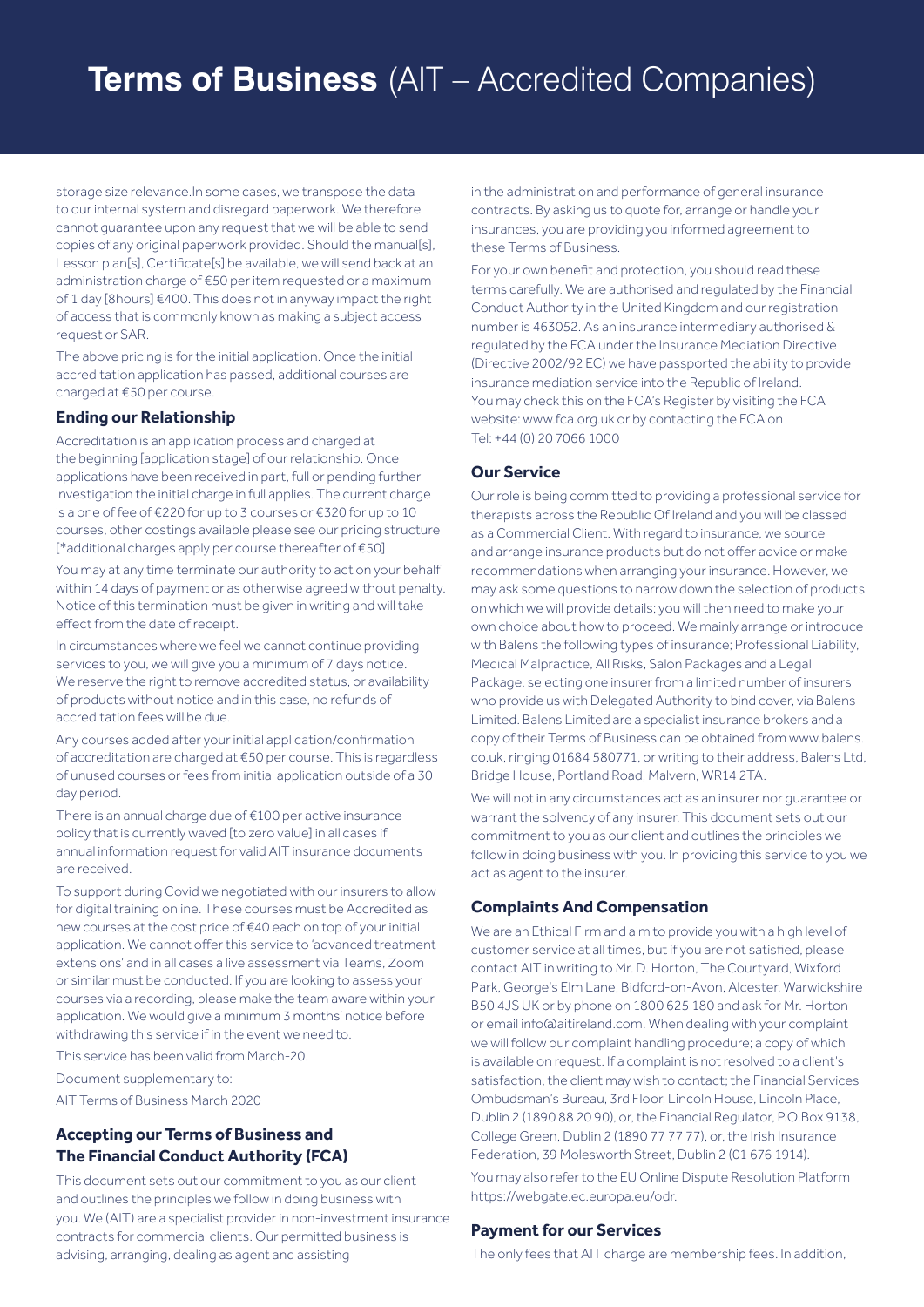## **Terms of Business** (Ireland – Accredited Companies)

**Continued** 

we normally receive commission from the insurers or product providers, details of which are available on request. We also draw your attention to the sections headed Cancellation of Insurances and Ending your Relationship with us.

#### **Handling Money**

Our financial arrangements with most insurance companies are on a 'Risk Transfer' basis. This means that we act as agents of the insurer in collecting premiums and handling refunds due to clients. In these circumstances such monies are deemed to be held by the insurer(s) with which your insurance is arranged. However, if Risk Transfer does not apply, such monies will be held by us in a Statutory Trust account set up in accordance with FCA rules. Interest earned on monies held in such a Statutory Trust account will be retained by us.

If you object to your money being held in a Statutory Trust account you should advise us immediately. Otherwise, your agreement to pay the insurance premium and/or membership together with your acceptance of these Terms of Business will constitute your informed consent to AIT holding your money in Statutory Trust account. For the purpose of some transactions, client and /or Insurers money may pass through other authorised intermediaries, i.e. Balens Limited, before it is received by the insurer

#### **Cancellation of Membership and Insurances**

You should make any request for the cancellation of membership or an insurance policy in writing and any relevant documents or certificates of insurance should be returned to us. You are entitled to cancel insurance policies within 14 days from the day your period of insurance started and in this instance you would be entitled to a full refund of insurance premiums paid.

If there has been a claim within that period there will be no refund of insurance premiums paid.

You should also be aware that, in certain circumstances according to the terms of membership and insurance policies, insurers may be entitled to cancel your policy and allow a proportionate return of premium. If you allow your insurance to lapse we may not be able to reinstate the policy incorporating previous terms, conditions and costing.

#### **Ending our Relationship**

AIT Accreditation is not a guaranteed process. We also reserve the right to cancel, decline or refuse to accredit [any application] for a course and/or provider without explanation nor prejudice. AIT holds a registered trademark under No. UK00003589458 and will only permit accreditation and use of our brand under issued guidelines and will refuse use wherever deemed suitable to protect the integrity of the brand. AIT appreciates client's enthusiasm and aspiration towards its accredited status, however we always make sure AIT trademarks aren't wrongfully used to protect our membership community. If we feel our brand is being misused in any way – we will refuse an application and/or terminate an accreditation immediately. AIT require accredited companies to uphold the core values of AIT which are available upon request however revolve around: Standards | Ethics | Quality | Integrity and

Client Care. Proven failure to uphold any of these standards will potentially mean removal of any accredited status.

 Accreditation requires an active insurance policy [per tutor] against the college record in every situation. Should an Accredited company cease to have suitable insurance, the accredited status will be suspended immediately and automatically. Free activation is available for all AIT members with suitable insurance.\* Charges apply for alternate policies at €100 per year each to contribute to additional time and cost incurred.

#### **Your Responsibilities**

You are responsible for answering any questions or assumptions you may agree to honestly and to the best of your knowledge, providing the complete and accurate information which insurers require in connection with any proposal for insurance cover. This is particularly important before taking out a policy but also at renewal or if you make a mid-term amendment to your policy. If you fail to disclose information, or misrepresent any fact which may influence the insurer's decision to accept the risk or the terms offered, this could invalidate the policy and mean that claims may not be paid in part or full. They might also be entitled to keep any premium you have paid.

For your protection, insurers maintain databases to prevent fraud and the information you give us may be subject to checks.

As you are a commercial customer, you have a duty to give a fair presentation of risk to the insurer. This requires disclosure of every material circumstance which you and where applicable your senior management or persons responsible for your insurance know or ought to know following a reasonable search of information available. It should include all facts that would influence the judgement of the insurer or that would put the insurer on notice that it needs to make further enquiries. The information must be presented in a way which would be reasonably clear and accessible to a prudent insurer. If you are unsure whether to disclose any information you should speak to us.

Failure to provide the 'fair representation' may result in a number of remedies by the insurer. If the breach was deliberate or reckless the insurer can void the contract and keep the premium. If the breach was not deliberate or reckless the insurer can apply whichever remedy relevant to the way they would have acted if the breach had not occurred. This could include rendering the insurance void, proportionately reducing a claim settlement or amending the insurance policy terms and conditions then reviewing the merits of a claim on this basis

You should therefore always provide complete and accurate information to us when questioned regarding the insurance risks your business faces before taking out a policy, at renewal and throughout the life of the policy. This also applies to your responses in relation to any assumptions you may agree to in the process of applying for insurance cover.

You must check all details on any proposal form or Statement of Facts and pay particular attention to any declaration you may be asked to sign. You must read all insurance documents issued to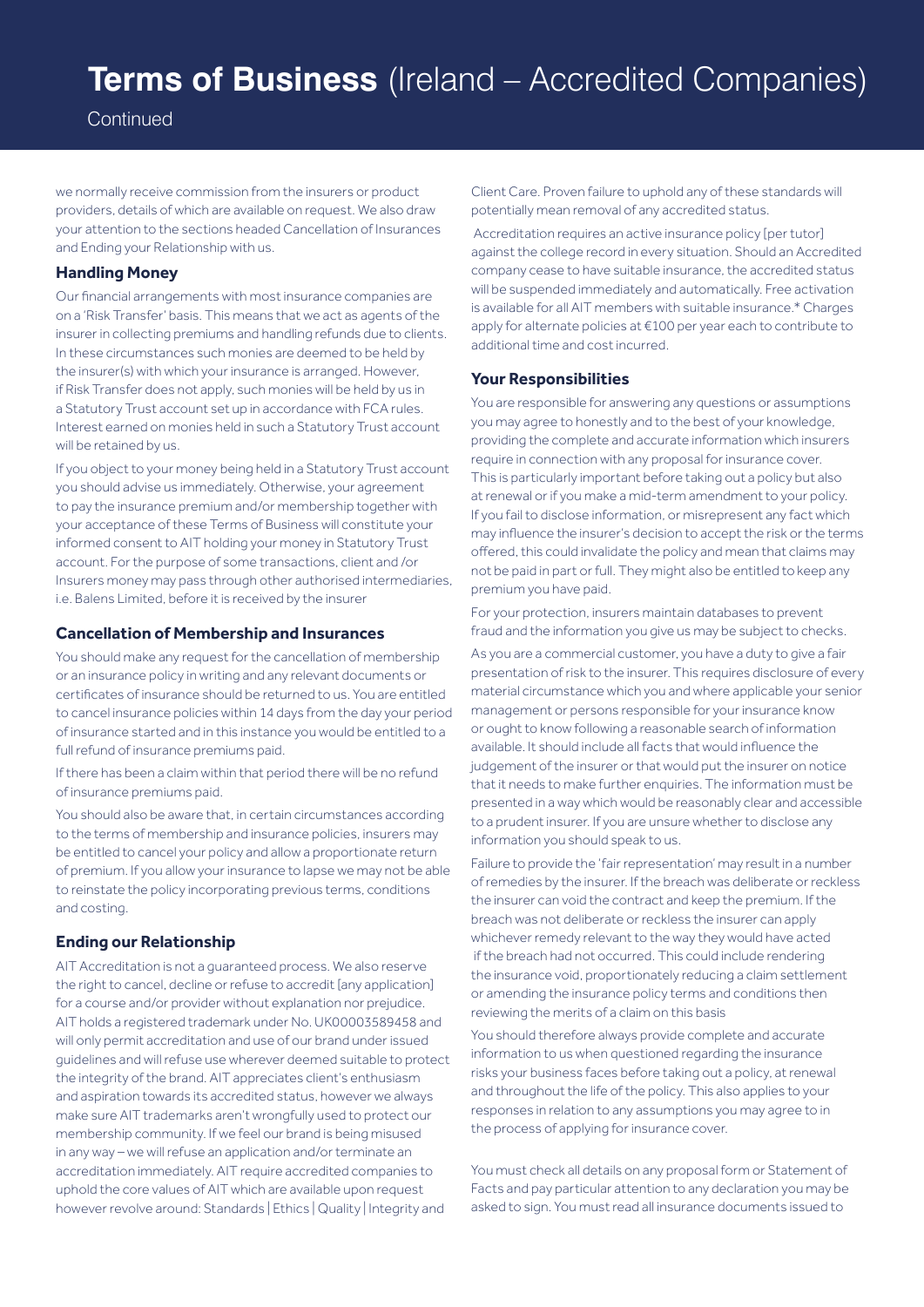### **Terms of Business** (Ireland – Accredited Companies)

#### **Continued**

you and ensure that you are aware of the cover, limits and other terms that apply. Particular attention should be paid to any warranties and conditions as failure to comply with them could invalidate your policy. You must take note of the required procedures in the event of a claim, which will be stated in the policy documentation. Generally, Insurers require immediate notification of a claim or circumstances that might lead to a claim. You must inform us immediately of any changes in circumstances that may affect the services provided by us or the cover provided by your policy. If you are unsure about any matter, please contact us for guidance. Changes of Circumstances Notification -You must notify us in writing if there are any changes since originally completing your proposal form or other relevant documentation, as this could have a bearing on your cover. We undertake to notify this to your Insurers and supply appropriate documentation for the alteration.

#### **Use Of Personal Data**

We will process any personal information we obtain in the course of providing our services to you in accordance with the Data Protection Act 1998. In administering your insurances and/ or claims it will be necessary for us to pass such information to insurers and other product or service providers or your professional body/training school, these parties maybe inside or outside the European Economic Area. We may also disclose details to relevant parties, as necessary, to comply with regulatory or legal requirements. We will not otherwise use or disclose the personal information we hold without your consent. Some of the details you may be asked to give us, such as information about offences, are defined by the Act as sensitive personal data. By giving us such information you signify your consent to its being processed by us in arranging and administering your insurance. Subject to certain exemptions, you will be entitled to have access to your personal data for which we reserve the right to charge a reasonable fee (as at 1 January 2011 a reasonable fee in connection with this matter is defined as £10/€13). We will maintain records of the insurance contract(s) we arrange on your behalf. It is our policy to keep records in accordance with best practice within the insurance industry.

#### **Claims Handling Arrangements**

It is essential that Balens are notified immediately of any claims, or circumstances which could give rise to a claim providing details honestly and accurately. Your policy wordings will describe in detail the procedure and conditions in connection with making a claim. The final decision regarding the payment of a claim will be made by the relevant insurer.

In addition to providing a claims handling service Balens will:

- Employ due care and skill if we act on your behalf in respect of a claim.
- Give you guidance on pursuing a claim under the policy and, if required, negotiate with Insurers on your behalf.
- Provide you with information about how to handle complaints and potential clashes between you and your clients.
- Inform you in writing if we are unable to deal with any part of a claim.
- Handle claims fairly and promptly and keep you informed of their progress.
- Account to you, without avoidable delay, once a claim has been agreed and settled.

Settlement of claims will be dependent upon decisions and collection from insurers. Part payment may be made during the collection process, but AIT or Balens cannot be responsible for the wrongful non-payment or delay by insurers in paying any claim. Claims information may be used by Balens or insurers concerned for underwriting, statistical analysis, management information, market research and risk management. Insurers may pass your claims information to the Claims and Underwriting Exchange Register, run by Insurance Database Services Ltd (IDSL) & the Association of British Insurers (ABI). Also, to prevent and detect fraud, insurers may share your claims information with the Police. We may also share your claims information with any association or professional body that you are a member of.

#### **Quotation Validity Period**

There is usually a 15 or 30 day validity period after which it will be necessary to re-quote. This will be stated in your quotation letter which you should refer to. It will be necessary to sign a further declaration after a 30 day period has expired in order to go on cover or continue cover. Cover for previous work performed (retroactive cover) may not be included by Insurers if a gap has occurred between a previous policy and a new or renewal one. Cover also needs to be provided after termination (run-off) on some of our specialised policies should you not take up a renewal from us, please always refer to our instructions and information in this regard.

#### **Retention Of Documents On Client's Behalf:**

We will maintain records of the insurance contract(s) we arrange on your behalf. It is our policy to keep records in accordance with best practice within the insurance industry. We are happy to provide this service free of charge for as long as you are our client.

#### **Governing Law**

AIT undertakes its activities in accordance with the Laws of England and Wales and any disputes will be governed by and construed in accordance with the Laws of England and Wales

#### **Conflicts of Interest and Call Recording**

Occasions can arise where we or one of our clients or product providers may have a potential conflict of interest with business being transacted for you. If this happens, and we become aware that a potential conflict exists, we will write to you and obtain your consent before we carry out your instructions and we will detail the steps we will take to ensure fair treatment. For training and monitoring purposes your telephone conversations with us may be recorded.

#### **Changes of Circumstances Notification**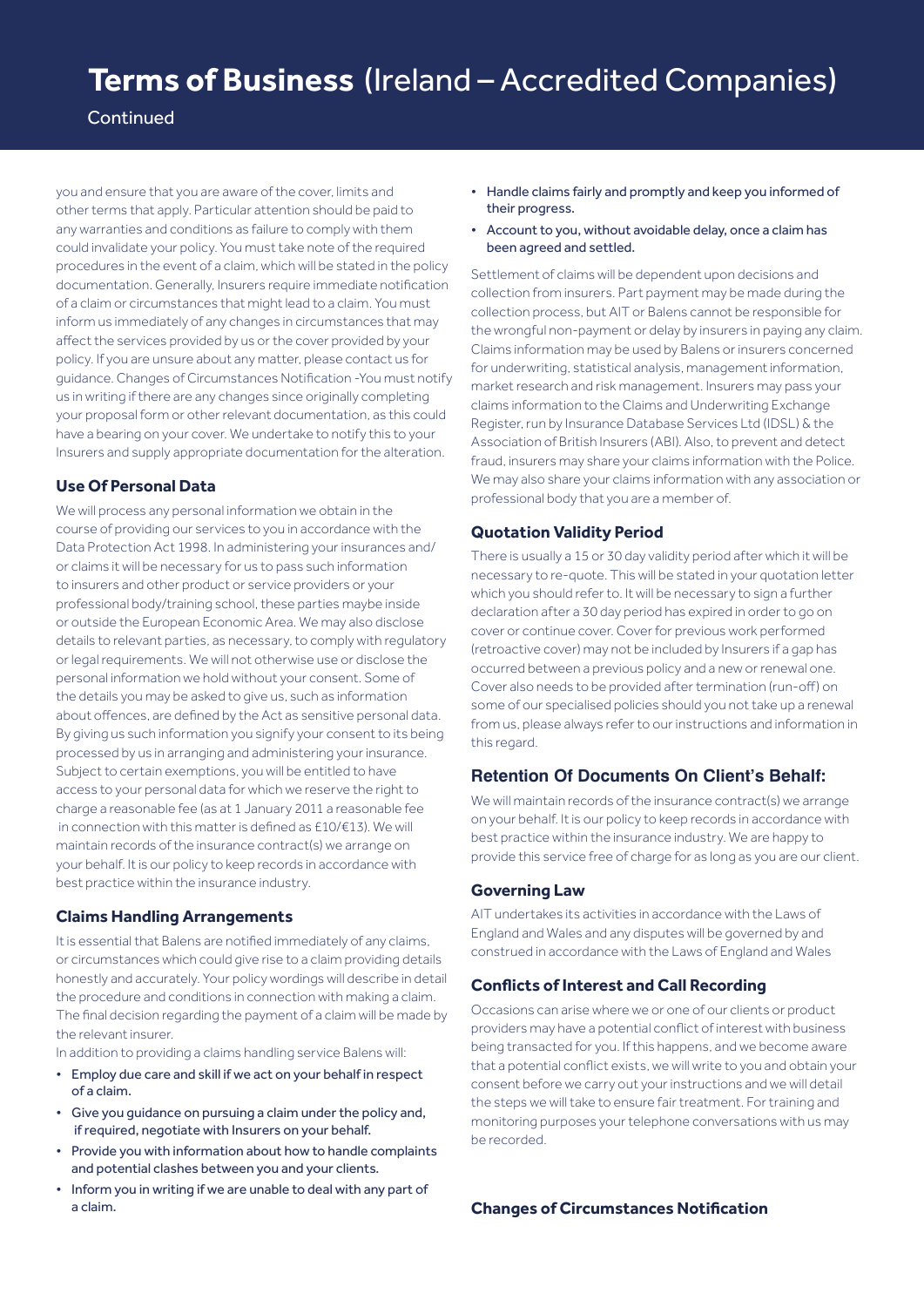You must notify us in writing if there are any changes since originally completing your proposal form or other relevant documentation, as this could have a bearing on your cover. We undertake to notify this to your insurers and supply appropriate documentation for the alteration.

#### **Treating Customers Fairly**

AIT and Balens are ethical firms and we aim to treat our customers fairly.